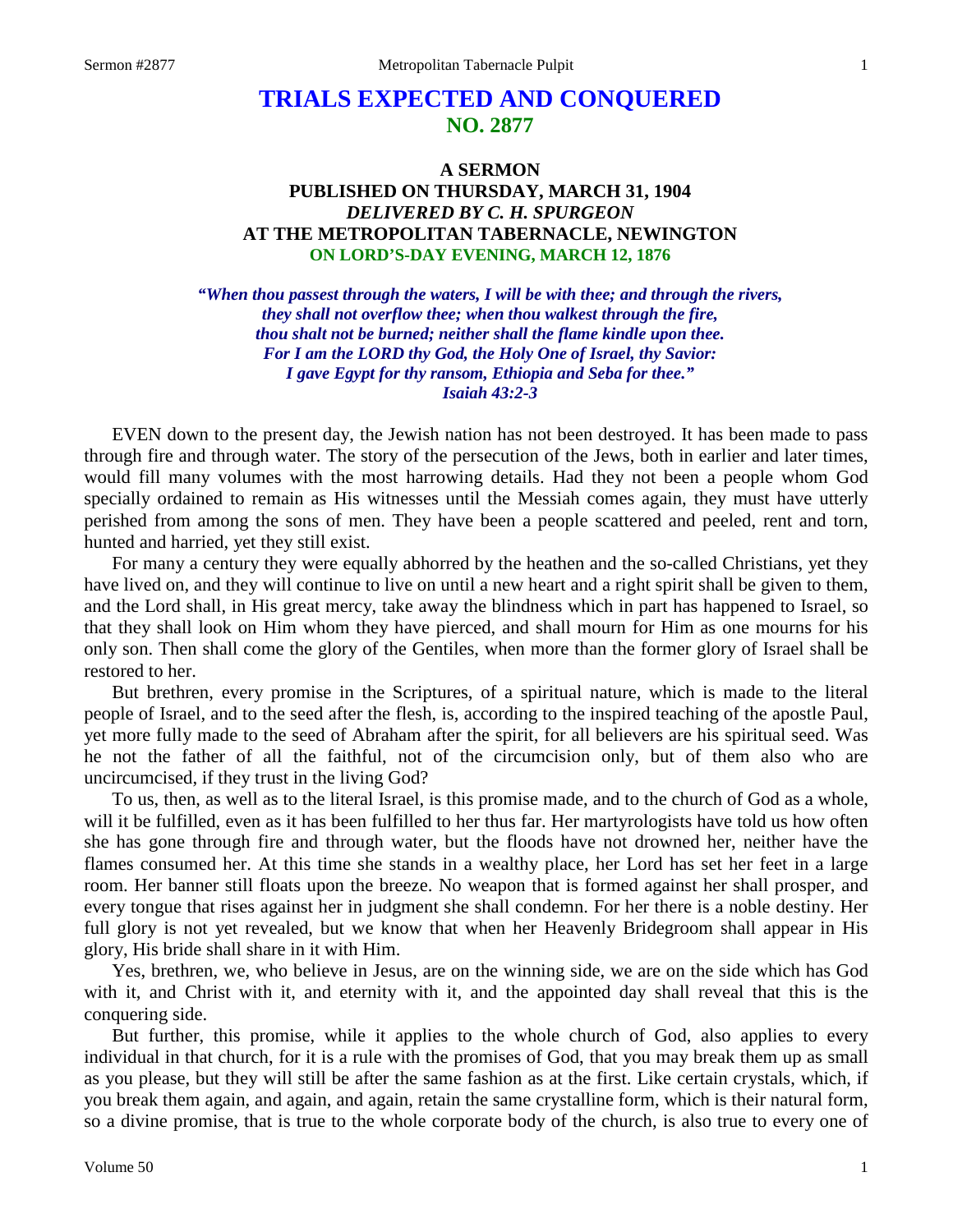the members of that church, and true to every one of those members in every trial into which that member may be cast.

Take you then, this promise to yourselves, beloved. You who are in Christ Jesus, and who worship God in the Spirit, claim this promise as made to you, just as much as if God had spoken it out of the excellent glory right into your ear, or as much as if you saw Him writing with His own eternal pen, these precious sentences as a personal epistle to you, for He does speak them and write them to you by His ever-blessed Spirit.

On looking at our text, we see that it very readily divides itself into three parts. The first is this, *trials must be expected by believers,* you may have to go through fire and through water. But secondly, *trials will not be able to destroy you*. You have, in the text, the most express declaration that you shall neither be overwhelmed nor consumed. And thirdly, *of this blessed fact, we have the very highest assurances given to us*. They are found in the third verse of this chapter, where we have argument after argument to prove to us that God will be with His people, to deliver them when they are called to pass through rivers of trial or through fiery tribulations.

### **I.** First then, TRIALS ARE TO BE EXPECTED BY BELIEVERS.

I suppose that some young Christians imagine that the favorites of heaven will never be tried, but it is not so. The first verse of this chapter bids us fear not, for God has redeemed us, and called us by our names, and we are His, and we might, therefore, draw the conclusion that we could live at our ease, enjoy all manner of luxuries, and as the chosen people of God, be protected from every wintry blast.

Beloved, it is not so, if you are heirs of the kingdom of God, you are also, most assuredly, heirs of tribulation, for your Lord has declared, "In the world ye shall have tribulation." If you are soldiers in the army of Christ, you are not intended to win the victory without a conflict, and if you are ordained to wear a crown above, you are certainly equally ordained to bear a cross below. Grace does not bring luxury in its train, nor does it lull us into a sweet slumber, and carry us to the skies—

### *"On flowery beds of ease."*

No, we must fight if we would reign, we must suffer for Christ if we would be glorified with Him. Our text speaks about all this as if it were a matter of course, "When thou passest through the waters…and through the rivers…when thou walkest through the fire," just as if we hardly needed to be told that it would be so.

Our text tells us that *these trials will be of various kinds.* We use the expression, "through fire and through water," to signify a variety of severe trials. If you are a true child of God, you will have to go through the waters, you will have to endure trial of a certain kind which will chill you to the very marrow—trial which will seem to sweep you off your feet, take away from you your foothold, and carry you along with its rapid current, whither it pleases.

You must expect to have trials of that sort, and after you have endured them long, you must not delude yourself with the promise of relief, for when one trouble has gone, another will come, and it will probably be of a different character from the last one you had, and will require the exercise of another kind of grace and another form of watchfulness. Instead of being in the water, you will be in the fire, you will not be chilled now, but heated, like molten metal in a furnace, and the fierce flame will be all around you, alarming you, and filling you with dismay and distress.

It is a different trial altogether from any that you had experienced before. You know how in one day the wind often blows from quite opposite quarters of the compass, and how, in a few hours, we have, first snow, then rain, then sunshine, then wind, then snow again, then sleet, and I scarcely know what beside—a sort of epitome, in one day, of human life—yet a strange day, as most human lives are—a day one never wishes to have repeated, but is glad when it is over.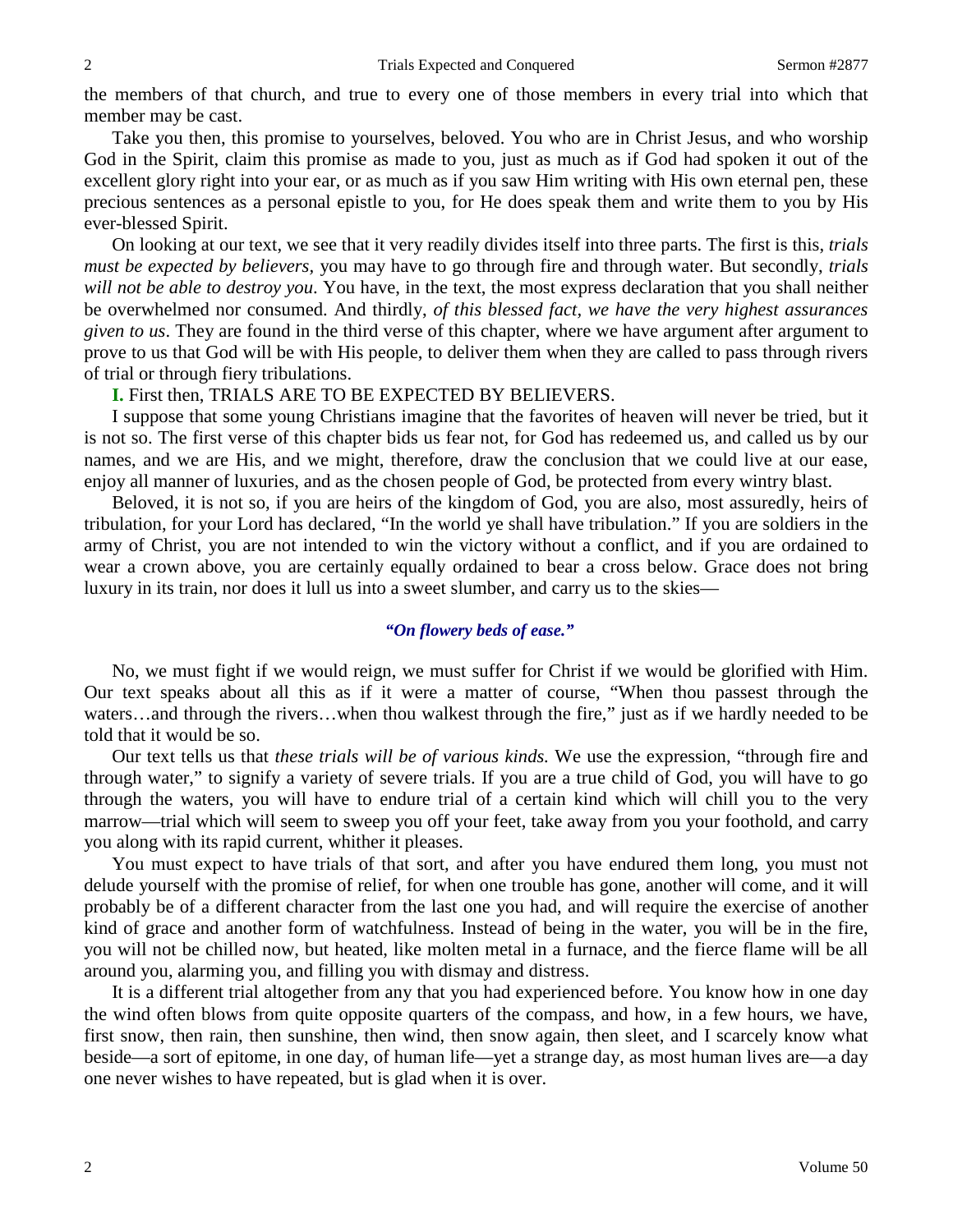God's children would not wish to live their lives over again, and they are glad when they come to the evening, and can undress, and go to the place of rest, but in the meantime, if they are wise, they will expect a variety of trials to come to them.

And our text seems to intimate that *some of these trials will be very terrible ones,* "When thou passest through the rivers"—strong, rapid rivers, that come rushing down from the hills, like Kishon, the mighty flood which swept away Jabin and his hosts—deep, unfordable rivers perhaps, through which, nevertheless, you will have to pass—rivers which are like the Jordan, which overflows all its banks at the time of harvest.

There will come to you trials like these, and it will sometimes seem as if you never could get over them—as if, now, your Christian career must end, and end in failure, even as the pilgrim's course would end in drowning if, in attempting to ford a rapid river, he was swept away.

And if the flood is so terrible, what shall I say of the fire? It is the nature of the flood to overwhelm, but it is the nature of the fire to consume. There are certain trials that could overwhelm our faith, and speedily consume us if there were not a secret source of strength, divine, omnipotent, within our hearts, and round about us. If it were not true that "the LORD sitteth upon the flood: yea, the LORD sits King forever," the rivers would long ago have overwhelmed us, and if it were not that He makes the flaming fire to be His messenger, and the burning heat to be His servant, we should have been utterly consumed. But we shall not be, although the trial, if it could work in its own way, would have this result.

You may quite expect that between here and heaven, if you have not met with it yet, you will have enough trouble to destroy you utterly unless the Lord be your Helper. I suppose that the most of us can already sing with the psalmist, "If it had not been the LORD who was on our side, now may Israel say; if it had not been the LORD who was on our side, when men rose up against us: then they had swallowed us up quick, when their wrath was kindled against us: then the waters had overwhelmed us, the stream had gone over our soul." But because the Lord has been with us, therefore our adversaries have not been able to prevail over us.

Our trials have not only been varied and terrible, but *they have been many times repeated*. I do not think it is merely the parallelism of the Hebrew poetry which requires the reduplication of the sentences here, or if it be, yet even then we may suppose the poetry to be typical of the trials of the believer's life. We have to pass through the waters, and after that, through the waters again, only, this second time, it is called through the rivers. We are encompassed at one time, with fire, and by and by, the fire comes again, only this time, it is called flame, as if the fire raged yet more furiously. No, my young friend, you have not done with temptation yet, and not even with the temptation which you have overcome, for it may return in another form.

No, my brother, you have not seen the last of your corruption, not even of that corruption which you consider to be quite dead. You have not yet passed through all the trials which Satan will cause you, or which the world will cause you, or which the flesh will cause you. You will have to go through not merely one river, but many rivers, and through not simply one fire, but through many fires, before you come at last to God's right hand in glory. And this is sometimes the sharpest pinch of our tribulation, that, it comes upon us again and again.

We have all read, with great interest, the story of Job's many trials, and we have felt that the force of them was increased by the declaration of messenger after messenger, "I only am escaped alone to tell thee." First, the oxen and asses were stolen by the Sabeans, and the servants that were with them were killed, then the sheep and their keepers were slain by lightning, then, the Chaldeans captured the camels and slew the servants in charge of them, last of all, came the terrible tidings of the death of all his family.

It was stroke upon stroke, sorrow upon sorrow, trouble upon trouble, and it is this repetition of trial that bows even a strong man down, and that makes the firmest believer begin to doubt and tremble. But beloved, you must expect wave upon wave, trial upon trial. You are not as a soldier, after having fought one battle, to take off your regimentals, and retire to your tent and say, "I have won the victory." That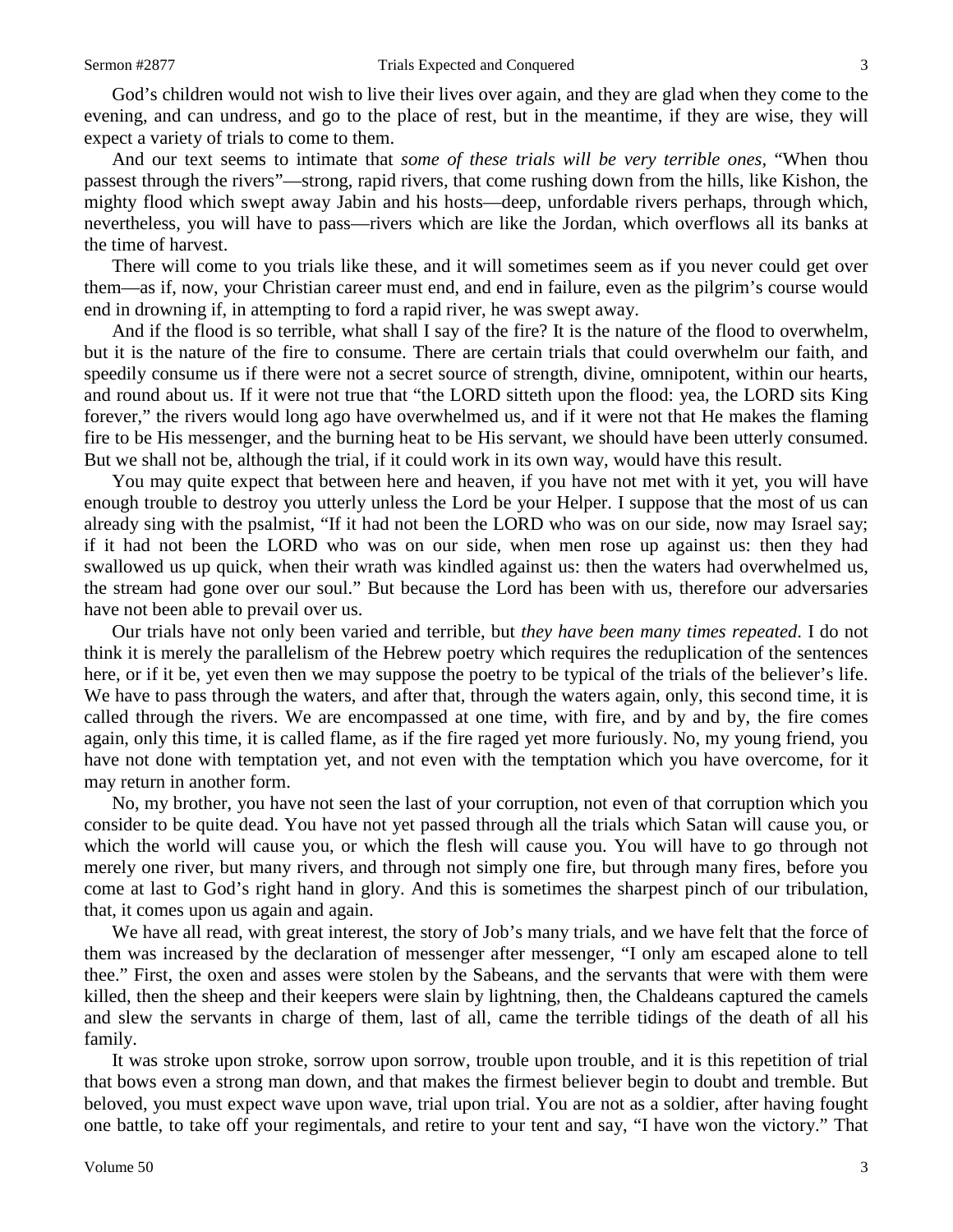battle is but the beginning of a long campaign, and you will have to endure the smoke and dust of the battlefield, and the garments rolled in blood, time after time, before the victor's wreath shall at last surround your brow. So, your trials will be repeated, as well as varied and terrible.

And mark you, according to the text, *these trials are inevitable,* "When thou passest through the waters." It is taken for granted that you have to go through them. There is no bridge, and there is no boat, by which you can pass over these waters, and no tunnel by which you can go underneath them, so you must go through them. Then it is added, "When thou walkest through the fire." There is nothing said about putting out the fire or about waiting until the flame burns low, or the embers begin to cool, no, you have to go through the fire and through the water.

You have not merely to dip your feet in the waves of trouble, you have to go through them. You have not merely to go, and just singe yourself a little at the flame, it is through the fire that you have to go, and that fire will be like Nebuchadnezzar's furnace when it was heated seven times hotter than usual. It is not a fire for you to warm your hands at, you have to tread those glowing coals—possibly, with bare feet.

Are you prepared to endure that fiery ordeal? Can you so trust in the living God as to feel sure that when you get into the midst of the burning fiery furnace, there will be with you one like unto the Son of God, who will preserve you by His gracious presence? God does not promise His people any immunity from trouble, in fact, He has foretold that they shall have trouble. As there is no royal road to learning, so there is no royal road to heaven.

#### *"The path of sorrow, and that path alone, Leads to the land where sorrow is unknown."*

Make up your mind that you have to go through these trials, and ask the Lord to give you grace and courage that you may be able to endure unto the end. These trials of the saints are appointed and ordained, and they have their destined end, so, depend upon it, if you are a child of God, you will have more or less of them. If you have more, then you shall have the more consolation. If you have less, you may be grateful for the Lord's tenderness towards you, and not wish for more.

But rest assured that all God's children will be baptized with fire. He has had one Son without sin, but He has never had one child without suffering, all the sons and daughters of God are brought under the rod of the covenant, and are made to feel the chastising strokes of their wise Father's hand.

**II.** Now, secondly, I have to remind you that TRIALS SHALL NOT DESTROY BELIEVERS.

First of all, *they shall not divide believers from their God*. That would be destruction indeed, but it can never be. Notice the first sentence of our text, "When thou passest through the waters." But my Lord, will those waters roll between You and me? No, for "I will be with thee." Then, Lord, let them roll, for I can say, with the apostle Paul, "I am persuaded that neither death, nor life, nor angels, nor principalities, nor powers, nor things present, nor things to come, nor height, nor depth, nor any other creature, shall be able to separate us from the love of God, which is in Christ Jesus our Lord." "Quis separabit?" "Who shall separate us?" asks the apostle, and the answer is, "None shall separate us," for God and His people are indivisible.

If I said no more, and sat down, there would be enough comfort, I think, in that thought, to make you ready to rush through floods and flames where Jesus leads the way. "When thou passest through the waters, I will be with you." You shall not have less of God because you are poor, or because you are sick, or because your mother is taken from you, or your children are, one by one, caught up into heaven. Oh, no! In your losses, and crosses, and troubles, you shall realize the presence of God even more conspicuously than you have ever done before.

Our text does not say, "When thou shalt tread the flowery mount, and rest upon the soft green bank, I will be with thee." I never remember reading in the Scriptures, a promise of that kind, or one like this, "When you walk upon close-shaven grass, which seems like a carpet beneath your feet, I will be with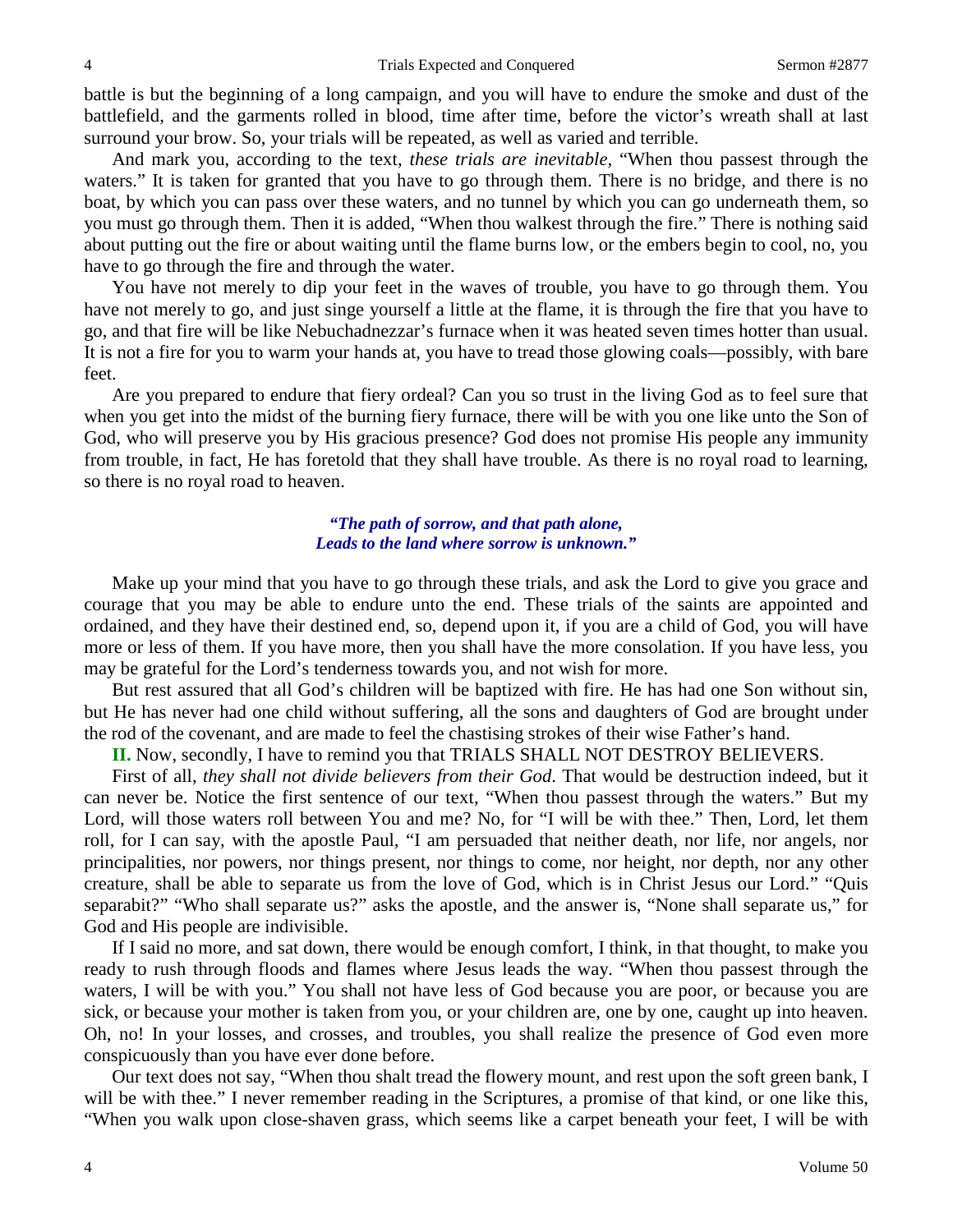you." No, but God says, "When thou passest through the waters, I will be with thee." He gives a special promise for a special time of trial, and to meet the doubt which has so troubled His child, He says, "Fear not: for I have redeemed thee, I have called thee by thy name; thou art mine."

Then our text tells us that *neither the waters nor the fires shall stop the believer's march,* "When thou *passest through* the waters, I will be with thee." It does not say, "When you get to the waters, you shall stop there." They cannot stop us, we are to go through them. Our way to heaven lies through that flood, then, through that flood we will go. God has ordained that no troubles, however great, and no persecutions, however terrible, shall stop the onward march of a soul predestinated to eternal joy. Suppose it is a deep and rapid river, whose swollen torrent seems to sweep everything before it? We shall go through it, we shall neither be stopped by it, nor swept away by it, for the promise is, "When thou passest through the rivers, they shall not overflow thee."

But what about the fire? Can we get through that? Surely we are not fireproof, we wear no asbestos garment that shall preserve us from the devouring flames. Yes, brethren, you shall pass through the fire as well as through the water, our text implies that your march through the flame shall be quiet, and calm, and safe, for the Lord says, "When thou *walkest* through the fire, thou shalt not be burned." There is no need to quicken your usual pace. If I had to go through literal fire, I should want to run and leap through it, but the believer is, spiritually, to walk through the fire.

That is a beautiful passage in the twenty-third psalm, "Yea, though I walk through the valley of the shadow of death, I will fear no evil." Walking is the pace at which men go when nothing distresses or alarms them. "He that believeth shall not make haste," but shall walk even through the fire. What a blessing it is that, as no trouble shall separate us from God, so no trouble shall hinder our progress towards heaven, but through divine grace, whether floods or flames are in the way, we shall go through them!

Our text further says that *some trials, which threaten to overwhelm us, shall not be able to do so,* "The rivers…shall not overflow thee." You may be carried off your feet, and have to take to swimming—the blessed swimming of faith, which casts itself upon divine strength, and spreads out its hands as the bold swimmer does. The water will sometimes, perhaps, be near your head for a minute, the spray will dash into your eyes, and the brine will be in your throat, but the waves shall not overflow you, however furiously they may rage around you.

There are some trials which seem as if they must crush the life out of those to whom they come. Possibly you are saying, "I do believe, but I am in such turmoil, that my mind seems quite upset. I am exceedingly sorrowful, almost to the death of my faith." Ah! but it shall not be quite to the death of your faith, the floods shall not overflow you.

Other trials seem as if they would consume you, as if with fierce and burning vehemence, they would destroy you as a martyr burns at the stake. But what says our text? "When thou walkest through the fire, thou shalt not be burned; neither shall the flame kindle upon thee." You shall not lose faith, or hope, or love, or patience, or any Christian grace, you shall come out of the fire as you went into it nay, you shall be improved by the flame, for our text says, if we read it in the Hebrew, "When thou passest through the fire, thou shalt not be scorched, neither shall the flame burn thee."

We remember that when those three brave witnesses for God came out of the burning fiery furnace, not so much as the smell of fire had passed upon them. I think I see the Babylonians crowding around them and asking, in amazement, "Are these men alive? We saw the guards who cast them into the fire, consumed by the great heat of the furnace, and are these men alive who were actually in the midst of the flames?"

They had to come close and touch them, to make sure that they were not ghosts or apparitions. When they had grasped the hand of one of the three, to see whether it was alive, they next would want to examine it. But had not the fire scorched their eyebrows, or their hair? No, "the fire had no power; nor was a hair of their head singed." They were just as they were when they went into the burning fiery furnace.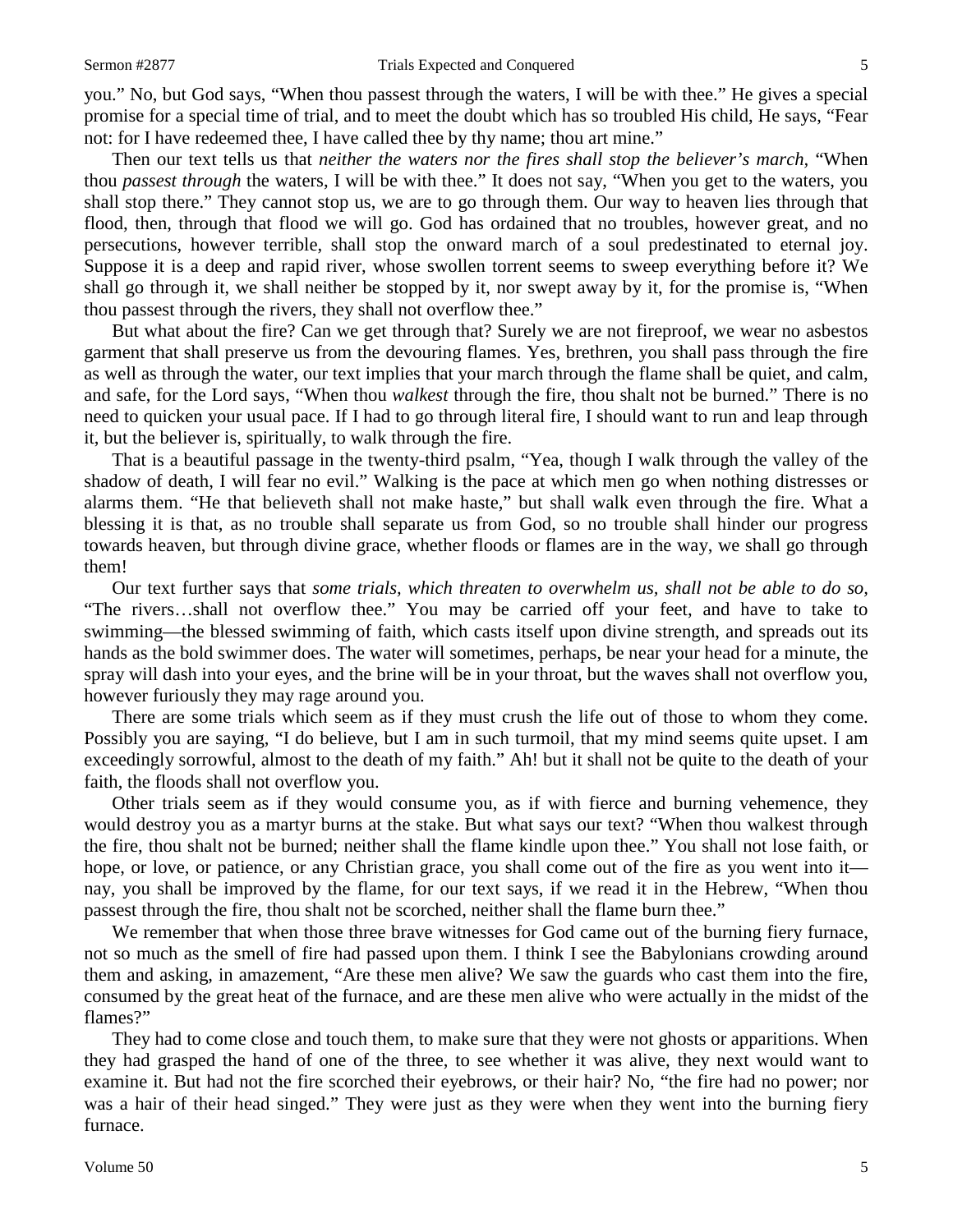It was very full of wonder, and in like manner, the child of God, sustained by divine grace, will be none the worse for all his troubles. Look at Job after all his trials. The Lord gave him twice as much as he had before, and he was neither the weaker, nor the less honorable, for all he had been called to endure. Nay, he was a gainer by it all. O brethren, the gold loses nothing in the fire but what it is glad to lose! The silver in the crucible loses none of its real preciousness, it only loses its alloy. So shall it be with you beloved.

**III.** The latter part of our text supplies us with THE ARGUMENTS AND ASSURANCES WHICH GO TO PROVE THAT THIS WILL BE THE CASE WITH BELIEVERS.

And the first is, *"For I am JEHOVAH."* Ah, brethren, if you and I are trusting to anything short of the one living and true God, the rivers will overwhelm us, and the fires will consume us, but if our living faith rests on the living God, it is not possible for us to have reason to be ashamed or confounded, world without end. I ask without any fear as to the answer that may be given to me—Did any man ever trust in God, and find himself forsaken? Has it ever come to pass, in all the history of the church of God, that one single heir of heaven has had cause to be ashamed of his hope and his belief in his God?

If you rely on an arm of flesh, you will soon find it fail you. If you turn to idol gods, and earthly priests, they will all prove useless to you in your hour of trial, but it is not so with any who trust in the Lord. Have we not seen the saints on their deathbeds—ay, seen them in excruciating pain, and in deep depression of spirit? Yet they have never been ashamed of staying themselves upon their God. They have always found this to be an infallible protection in the time of their deepest need, "I am JEHOVAH."

Now, child of God, are you afraid of the fire, or are you afraid of the flood, when you have the selfexistent, eternal, almighty, unchangeable God to trust to? O man, be afraid to be afraid, and fear to fear; but trust in God at all times, and with dauntless courage, go wherever He leads or points the way! It is the living God in whom you trust, therefore, when you pass through the rivers, they shall not overflow you, when you walk through the fire, you shall not be burned.

The next assurance lies in the words, *"your God,"* "I am the ORD thy God." Ah, the God in whom you trust is your own God, the God who, in an everlasting covenant, has taken you to be His servant, and has given Himself to you to be your Father, your Friend, your All in all—in a word, your GOD. Now, my dearest earthly friend may fail me, the choicest companion I have may forget me, but my God never will.

There is an enduring relationship which can never end in disappointment. "'I am thy God.' Yours, for I chose you; yours, for I redeemed you; yours, for I have taken you to be Mine, and I have made Myself to be yours in the covenant of everlasting love. Trust Me then, for 'I am thy God,' so I cannot forsake you. 'Can a woman forget her sucking child, that she should not have compassion on the son of her womb? Yea, she may forget, yet will I not forget thee.' 'I am JEHOVAH thy God.' If I am nobody else's God, I am your God, so, 'when thou walkest through the fire, thou shalt not be burned; neither shall the flame even scorch thee."

Now turn to the next words, *"the Holy One of Israel."* When David wrote, "Bless the LORD, O my soul: and all that is within me, bless His holy name," why did he select the holiness of God's name as the object of special blessing? If you sound the word a little differently, you will see that holiness is *whole*-ness, and that is one of its meanings. God is holy or whole. His holiness comprehends all His other attributes. If there were a failure in any one of the moral attributes of God, He would not be whole, or holy, but there is no such failure.

So, now, the whole of God—the holy God—guarantees to the believer that he shall be preserved in all perils and trials. You are not trusting to a God that can lie, or that can break His promise, for He is "the Holy One of Israel." You are not relying upon one who will divorce His people, whom He has espoused unto Himself, for the Lord, the God of Israel, says that He hates putting away. You are not trusting to one who, after all, will repent of what He has promised, and not fulfill it, for "God is not a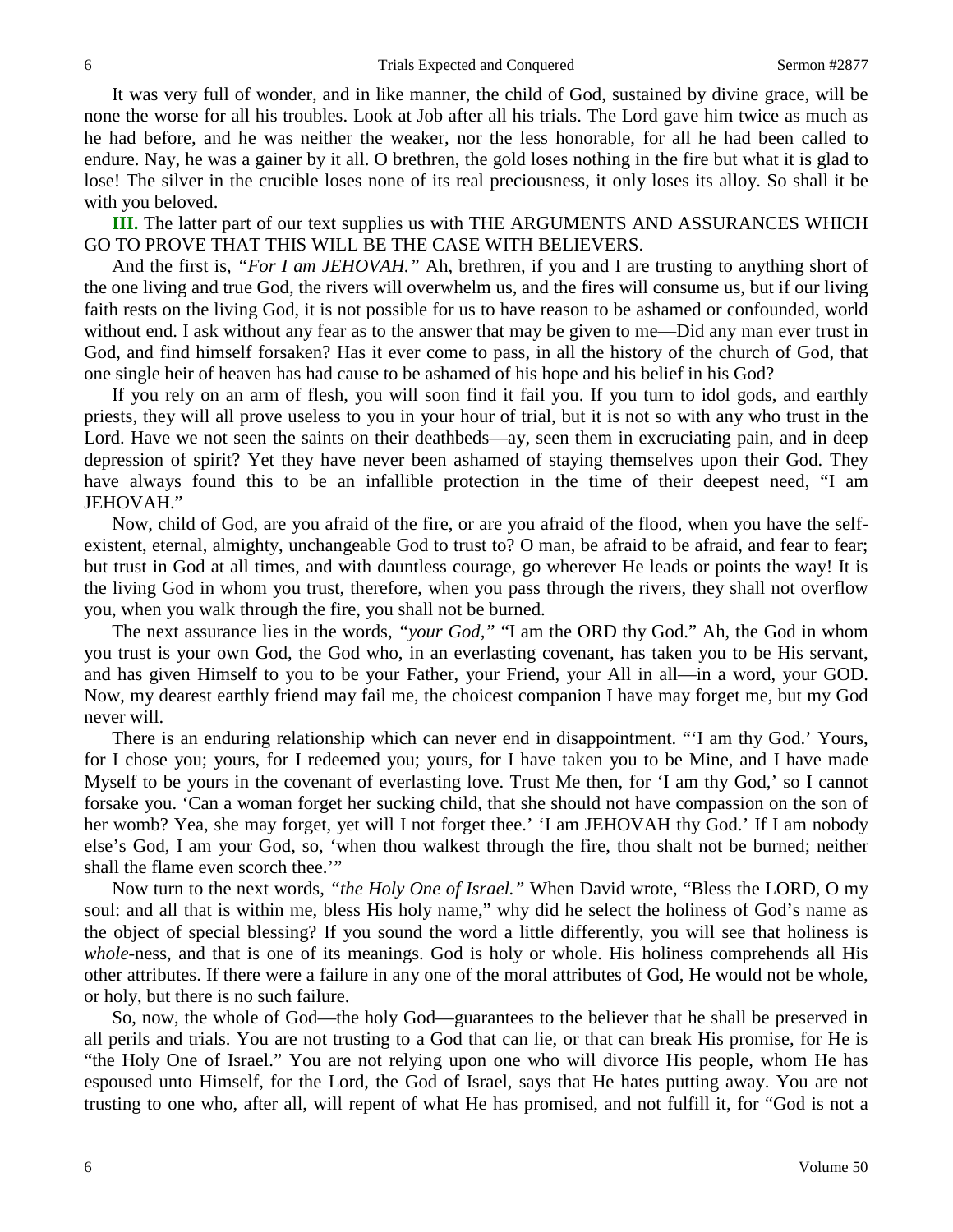man, that he should lie; neither the son of man, that he should repent: hath he said, and shall he not do it? or hath he spoken, and shall He not make it good?"

The holiness of God is terrible to an unreconciled soul, but to a heart that is reconciled to God, the holiness of God's nature is a pledge that every one of His promises shall be kept, and that not one jot or tittle of all that He has guaranteed to His people shall fail to come to them. Look then, believer, at the guarantees of your safety which you have in the very nature of your God. Whether the rivers flow about you, or the raging seas roars in your ears, or the furnace pours forth its vehement heat, or the prairie is on fire all around you, you are at all times safe.

Then there is a further word of assurance, "the Holy One of Israel, *thy Saviour."* Now, to be true to His name, He must save all who trust in Him. Why does He call Himself the Savior, and especially put in the words, "thy Saviour," if He does not save, and save you? Come, believer, surely it needs no words of mine to draw out the force of this argument. If He does not save, He is not a Savior, and if He does not save you, He is not your Savior, but if you believe on Him, He will redeem His word—every iota of it.

As honorable business men meet their bills and notes of hand when they become due, so will the honorable God fulfill His word, and prove Himself to be the Savior of all who trust in Him. In six troubles, He will be with you, and in seven, there shall no evil befall you. He has promised to save you, and He will save you. He will rest in His love, He will rejoice over you with singing. "Many are the afflictions of the righteous, but the LORD delivereth him out of them all." That is His own word, and that word will be kept to the very letter. He is "thy Saviour."

The last assurance is, in some respects, the strongest of all, *"I gave Egypt for thy ransom, Ethiopia and Seba for thee,"* by which the Lord means, "I will surely preserve you, because I have bought you at such a great price that I cannot afford to lose you. I have shown My valuation of you by the price I have paid for you, so you may rest assured that I will not suffer any harm to come to those whom I have so dearly purchased."

You remember that the Israelites were redeemed by the Egyptians being made to suffer. You recollect how the plagues thickened about the heads of Egypt's sons, and that Ethiopia and Seba were conquered by the Assyrian turning his forces against them instead of against the Israelites. And since then, it has often happened that God has succored His saints by allowing other people to feel the force of the sword which was turned aside from the godly.

When the poor persecuted Protestants of France or Piedmont were likely to be destroyed, it generally happened either that the kings of Germany and France fell out, or else that France went to war with Spain, and then the soldiers were recalled, and the poor saints had a little liberty. God had given other nations as a ransom for them, and so He will do again when it is necessary. He will blot whole nations off the map of Europe, or the map of Asia, or any other part of the world, for the sake of His people.

What cares He for them in comparison with His own chosen ones? In the olden days, He set the bounds of the nations according to the number of the children of Israel, and He will do the same for the spiritual Israel. All the world is but peel or rind, but His church is the sweet fruit. All the universe is only as the shell, but the kernel inside the shell is His own redeemed.

But in a higher sense, God has paid a far greater price than this for the redemption of His people something infinitely more precious than Egypt with all her treasures, or Ethiopia with all her gold, or Seba with all her fragrance. Did He not give His Son to die for His people, and if Christ redeemed me with His blood, is not my safety guaranteed, not only against flood and flame, but against the very gates of hell?

Think you, beloved, that the death of Christ can be in vain? Do you believe that He bought with His blood some who, after all, shall be cast into hell? I know that there is a general aspect to redemption, which brings some good things to all men, but there is also the special aspect in it, which brings all good things to some men. "Christ loved the church, and gave himself for it." He has redeemed us from among men. The good Shepherd laid down His life for His sheep. Christ said, concerning His disciples, "I pray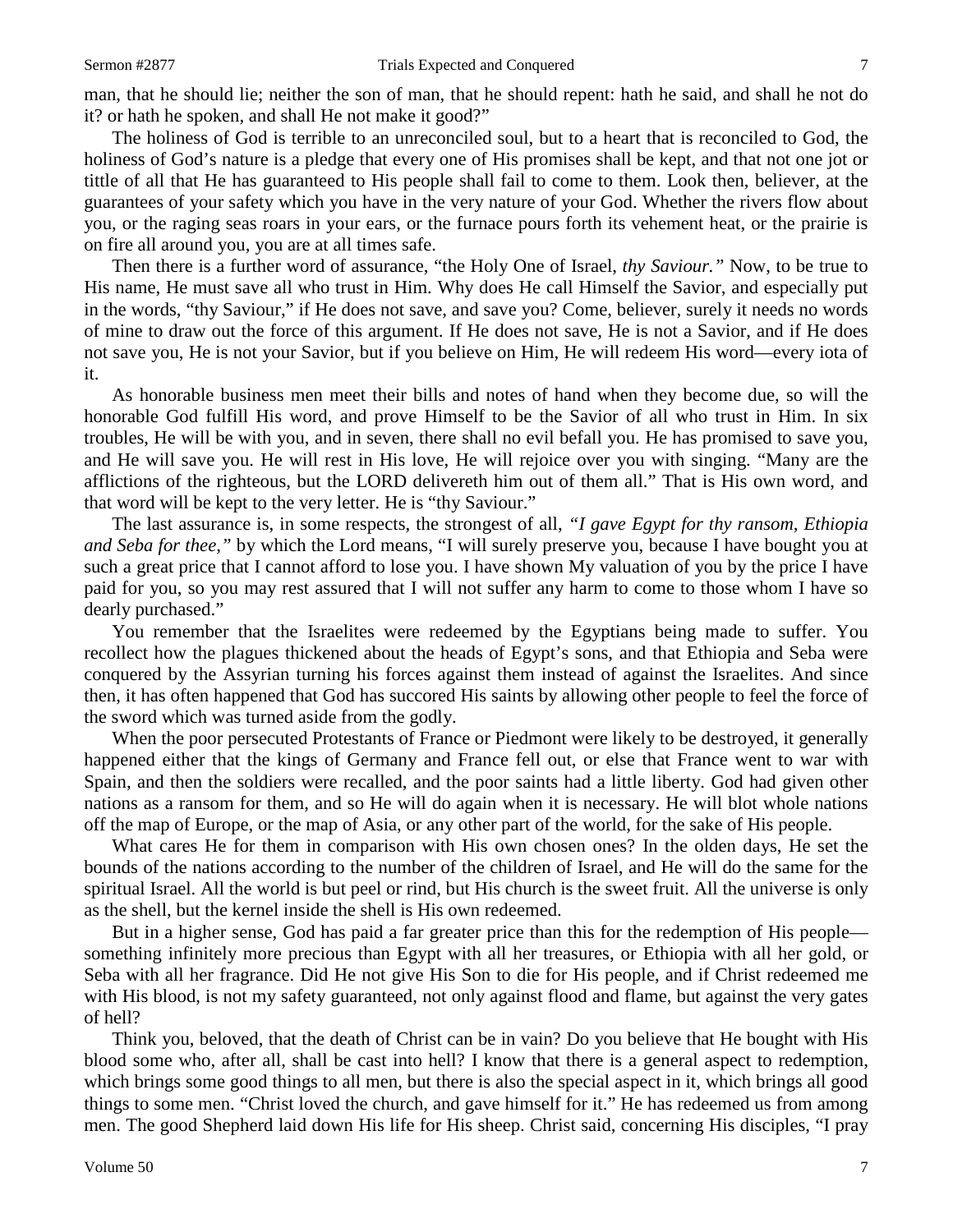for them: I pray not for the world, but for them which thou hast given me." And did He really, specially, and with an eye to my salvation, lay down His precious life as a ransom for me, and shall God, after having given me to His Son, let me fail to come into the possession of Him who redeemed me with His blood?

I confess that I am unable to conceive of such a thing being possible. Once redeemed with the blood of the Son of God, who could again enslave the soul that has been thus set free? Go where you will, redeemed one, the blood-mark is upon you, and "the LORD knoweth them that are his." According to the notion of some people, redemption does not guarantee salvation to anybody, but our text directly contradicts such a theory as that. It is because we are redeemed that we shall be saved, that is the reason why there are saints already in heaven, and why they will be there forever and ever. Redemption is the pledge of their eternal safety.

If Christ should lose any one of His redeemed—if God should lose any one of those who were so dearly purchased, what a terrible result it would be! Then, from the depths of hell, the blaspheming fiend would look up and cry, "Aha! here is a soul that was redeemed by the blood of Jesus, a soul that believed in Jesus, yet He could not save it from destruction. When it came to the river, it was drowned, or it was consumed by the fire. Aha! You call Yourself the Redeemer, but You have not redeemed this one."

Now I am going to conclude my discourse by asking one or two questions. My dear brethren and sisters in Christ, have you not proved in your experience, that what I have been saying is true? I see before me, some who have been through fire and through water. The whiteness of their hair betokens that they have been pilgrims for a long while. You, my aged friends, have the snows of many a winter upon your brows, and the furrows of many a care are there also.

Well, what have you to say concerning your God? Has He ever failed you? You have had many sharp pinches, but has He ever left you in them? You have had heavy burdens to bear, but have they broken your back? You have had stern trials, but has your faith ever altogether failed? Brothers and sisters, I think we, who have had any experience in the ways of God, might stand up, and sing good Samuel Medley's verse—

> *"When trouble, like a gloomy cloud, Has gather'd thick and thunder'd loud, He near my soul has always stood, His lovingkindness, oh, how good!"*

Then there is another question that I want to put. If the Lord has dealt with you thus up till now, what ails you that you should have any fear about the future? "Ah!" say you, "but I have not passed this way heretofore." I know you have not, but then, all the way you have already trodden was new to you until you came to it, and the Lord helped you then. Why should He not help you now, and for all the future too? "Ah, but there will be changing circumstances!" I know there will, but there will not be changing promises. "Ah, but I find such frequent changes in myself!" Very likely you do, but do you find any change in the Lord? That is where your confidence is to be placed, in the Lord, not in yourselves.

Brethren and sisters, if you never doubt your Lord till you have just cause to do so, you will never doubt Him at all, and if you never have any mistrust of His goodness till He betrays your confidence in Him, you will never mistrust Him. Is it not a base thing on our part, to get down in the dumps so readily as we do, and to fret, and worry ourselves, the moment a little cloud appears in the sky? Let it not be so with us, let us who have believed, enter into rest, as our Lord intended that we should. We shall just as assuredly wear the crown of final victory as we have fought and won our first battle, for the grace that enables us to begin the conflict will never forsake us, but will help us to conclude the campaign, however long it may last.